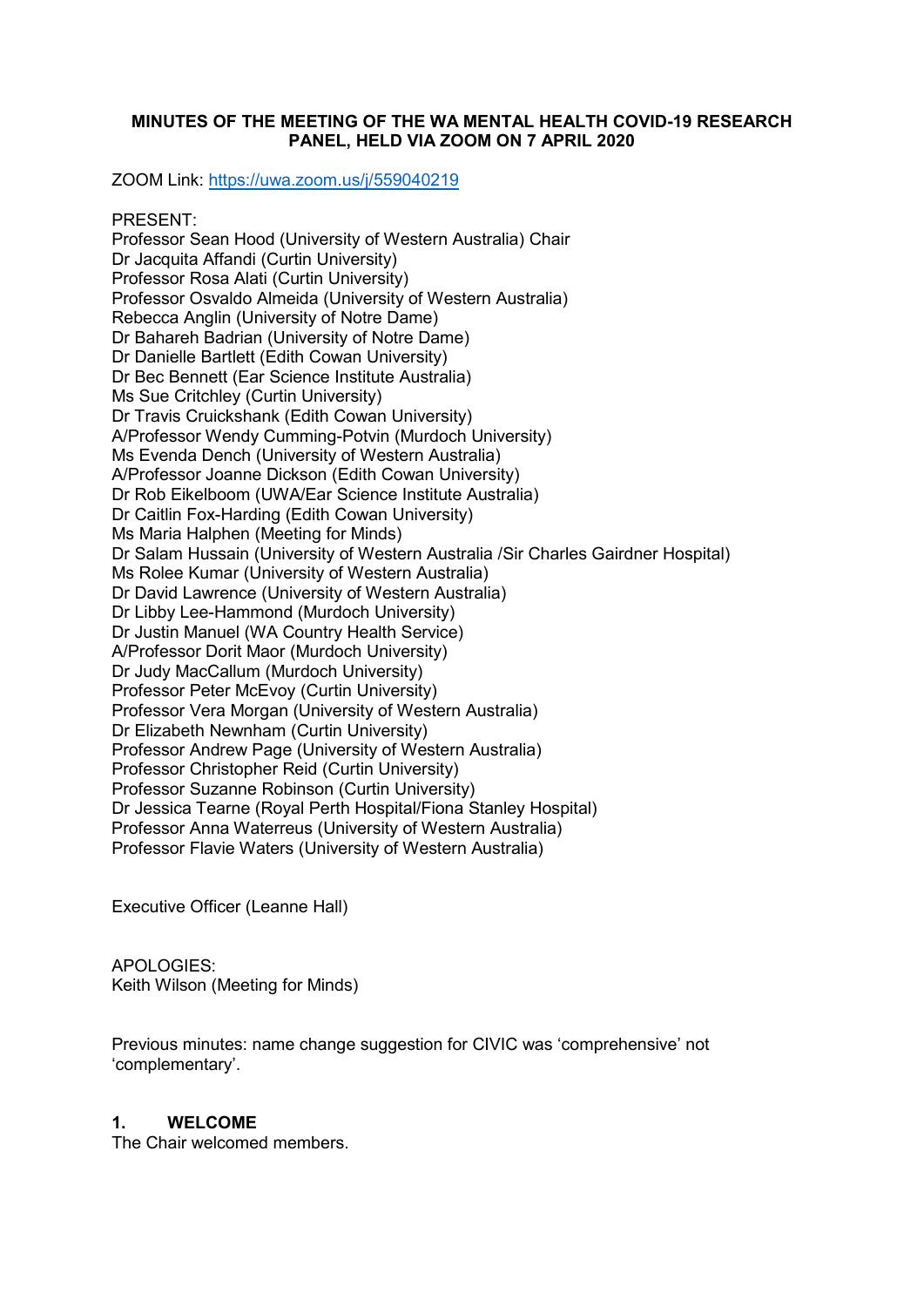# **2. ESTABLISHING WAMH-CoRP WORKING GROUPS**

Professor Hood invited members to suggest potential sub-groups/working groups that could be formed related to COVID research, and to advise of those already convened i.e.: the CIVIC Study.

Following discussion a number of areas were identified:

- Frontline Educational Staff/Childhood Education (including hospital schools)
- Frontline Health Workers (including country health services)
- Older adults
- Children & Adolescents (including children with disabilities/learning difficulties)
- Impact on chronic health conditions
- Secondary Mental Health Issues

Dr Cruickshank informed members that his team is interested in looking at the mental health and wellbeing of individuals living with chronic medical conditions, particularly cancer and neurological conditions. They are also looking at the utility of lifestyle interventions delivered as telehealth to combat adverse changes to physical and emotional wellbeing as a result of COVID-19.

Professor Morgan raised the matter of the impact of COVID-19 on people who already have severe mental illness, such as psychotic illness.

# **3. CONTACT LISTS**

Compiling a list of contact details for members, including information on research interests, research groups, collaborations, and current studies/projects.

The list will distributed by email on a weekly basis; anyone interested in adding their details can either complete the spreadsheet, or email Leanne via leanne.hall@uwa.edu.au.

## **4. CIVIC STUDY**

Professor Reid provided an update on the CIVIC study (Cardiopulmonary and health implications of coronavirus (COVID-19) exposure in the community). CIVIC is a modular based series of surveys and questionnaires, with an opportunity to target specific groups.

Current entry streams into the study include: Hospitalised and discharged patients following COVID-19 admission COVID-19 testing clinics Busselton Study cohort

More information on the study can be found on the WAHTN website.

## **5. MEASUREMENT HARMONIZATION**

Professor McEvoy is collating list of measures that can be used to track mental health and wellbeing, with a view to consolidating these across the COVID-19 research response. Validated questionnaires and versions.

The list will be made available via an online repository (Dropbox). Professor Reid suggested this could also be made available on WAHTN clinical trials site.